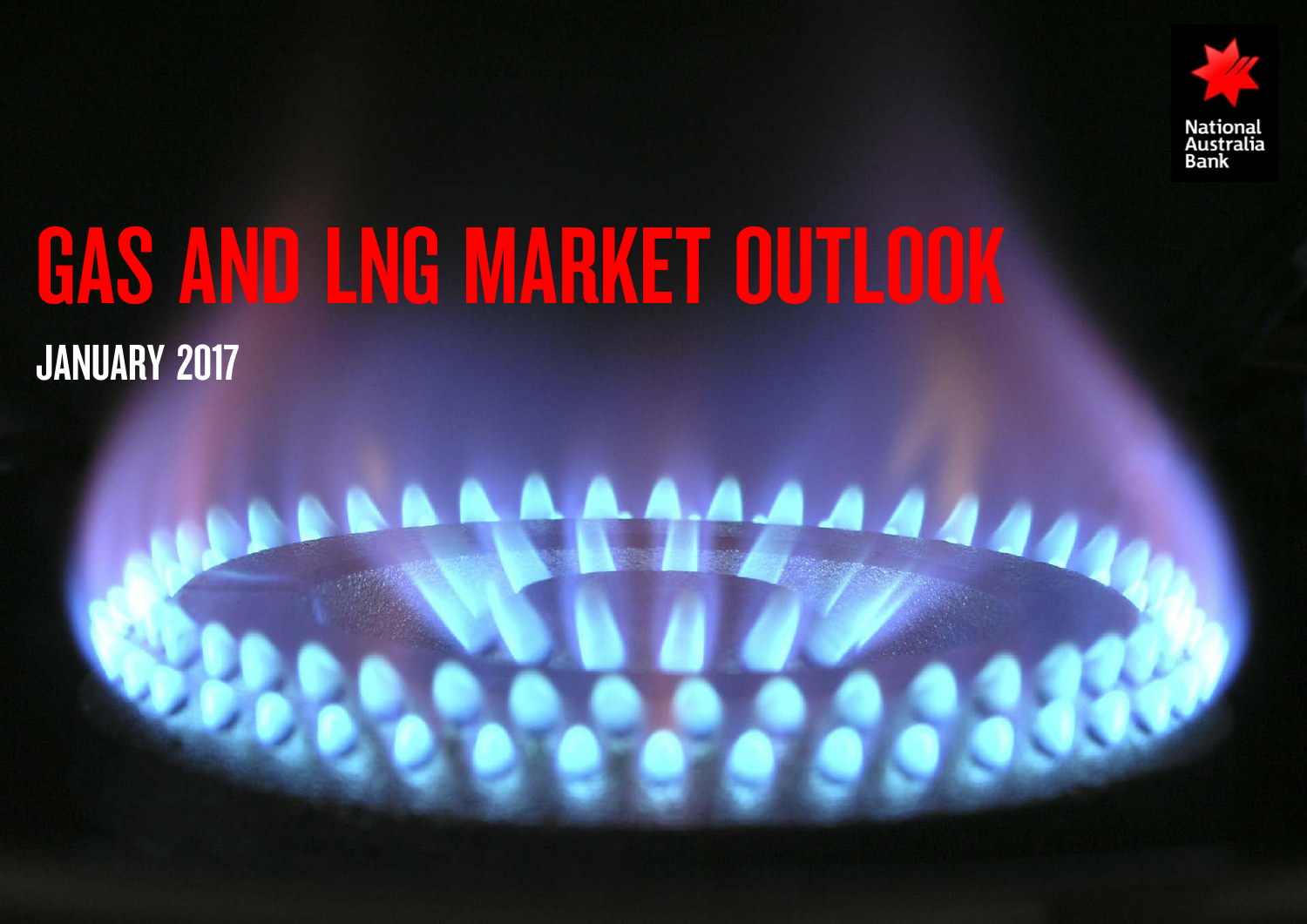## <span id="page-1-0"></span>HIGHLIGHTS

## **CONTENTS**

- 3 | Global LNG overview
- 4 | Gas and LNG: WA and NT
- 5 | Gas and LNG: Eastern Australia
- 6 | Australian production trends
- 7 | In focus: Queensland CSG
- 8 | Australian LNG export forecasts
- 9 | Australian LNG export price and value forecasts
- 10 | Implications for domestic gas markets
- 12 | Implications for electricity markets
- 13 | Implications for the Australian economy
- 14 | Implications for profitability and govt. revenue

## **CONTACTS**

### **Phin Ziebell** Economist

+61 (0) 475 940 662

## **Riki Polygenis**

Head of Australian Economics +61 3 8697 9534

## **Alan Oster**

Chief Economist +61 3 8634 2927

#### Important Notice

Australia is significantly ramping up LNG production capacity, with new terminals in Western Australia, Queensland and the Northern territory having opened or under the advanced stages of construction. T[his will give Australia the world's la](#page-5-0)rgest LNG production capacity – around 85 millio[n tonnes per annum, over](#page-4-0) 20% of global capacity. However, the ramp-up in production is progressing slower than expected, and some terminals are running well b[elow capacity amid an ov](#page-9-0)ersupplied global market.

Global LNG prices have fallen significa[ntly since mid-2014 on the](#page-10-0) back of lower oil prices, to which many LNG contracts are tied. While global dynamics have been somewhat more favourable of late, prices remain well below previous peaks and new supply from competitors will plac[e further pressure on the m](#page-3-0)arket. We expect our Australian LNG export price indicat[or to finish 2017 at aroun](#page-6-0)d AUD8/GJ.

While prices are likely to stay subdued [for some time, increased](#page-1-0) volume will see the value of exports increase significantly. [We forecast the annual v](#page-7-0)alue of Australian LNG exports to exceed AUD 27 billion i[n 2017 and approach AUD](#page-6-0) 35 billion in 2018, overtaking coal as Australia's largest e[xport after iron ore. LNG e](#page-9-0)xports alone will contribute 0.6, 1.0 and 0.3 ppts to ann[ual real GDP growth in 201](#page-13-0)6, 2017 and 2018 respectively, before flattening off at a high level.

The exposure of eastern Australia to LNG export markets will have far reaching implications for domestic gas use. Wholesale prices are likely to increase significantly and some questions remain over availability of commercially recoverable gas from Queensland coal seam gas fields. Higher wholesale gas prices are likely to spill over into electricity markets by increasing fuel costs for peak load open cycle gas turbines. Higher gas prices are already flowing through to large domestic customers, with reports that contracts are being offered well in excess of current netback export parity prices. While wholesale gas prices generally constitute a smaller portion of residential customers' bills, higher prices are likely to see some fuel substitution to electricity, especially for space heating.

continue to hold it. Please click **here** to view our disclaimer and terms of use.<br>2 This document has been prepared by National Australia Bank Limited ABN 12 004 044 937 AFSL 230686 ("NAB"). Any advice contained in this document has been prepared without taking into account your objectives, financial situation or needs. Before acting on any advice in this document, NAB recommends that you consider whether the advice is appropriate for your circumstances. NAB recommends that you obta[in and](http://www.nab.com.au/content/dam/nabrwd/business/international/financial-markets/documents/nab-research-disclaimer.pdf) consider the relevant Product Disclosure Statement or other disclosure document, before making any decision about a product including whether to acquire or to

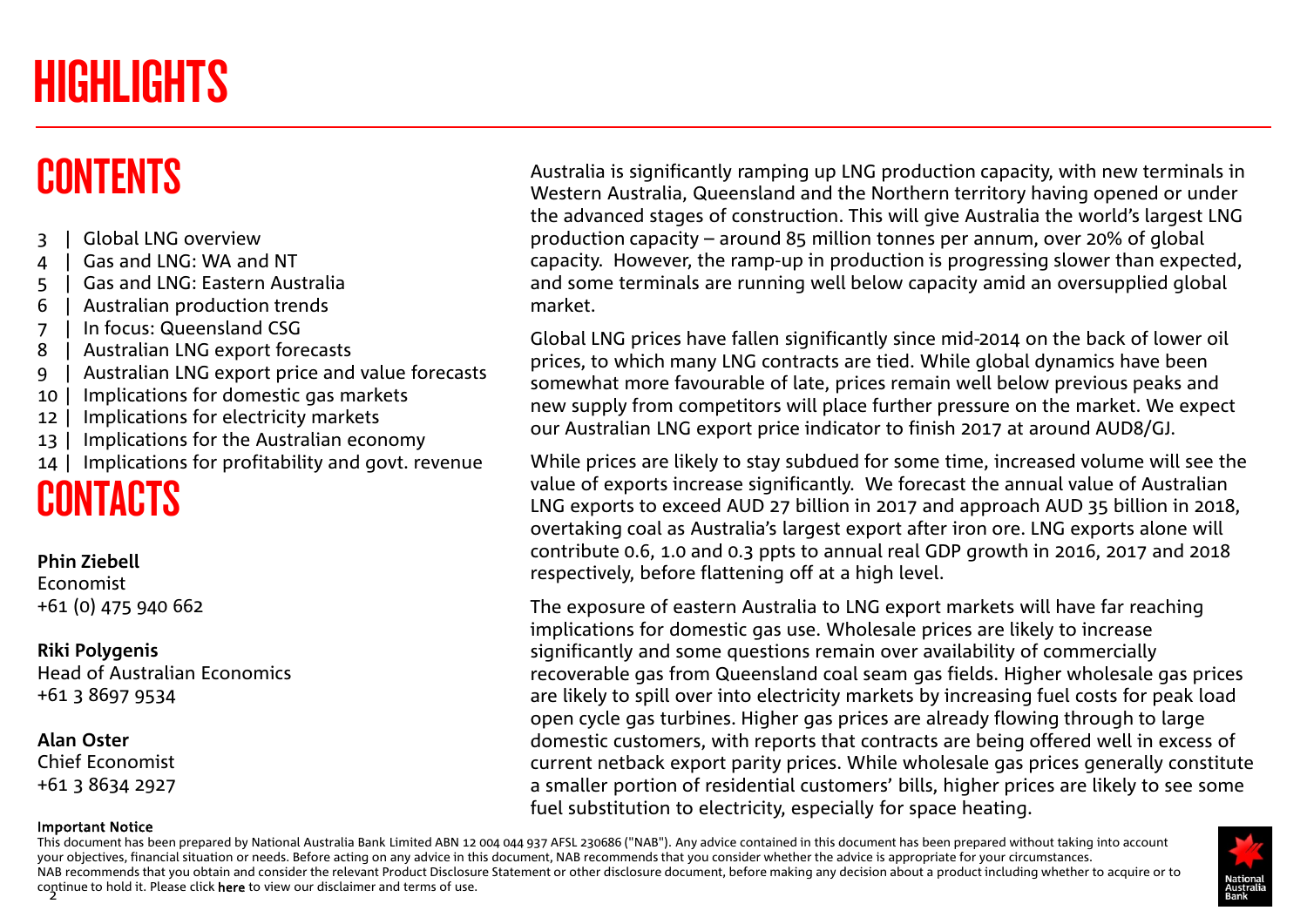# GLOBAL LNG OVERVIEW: KEY DEVELOPMENTS





Source: Oxford Institute for Energy Studies and NAB Group Economics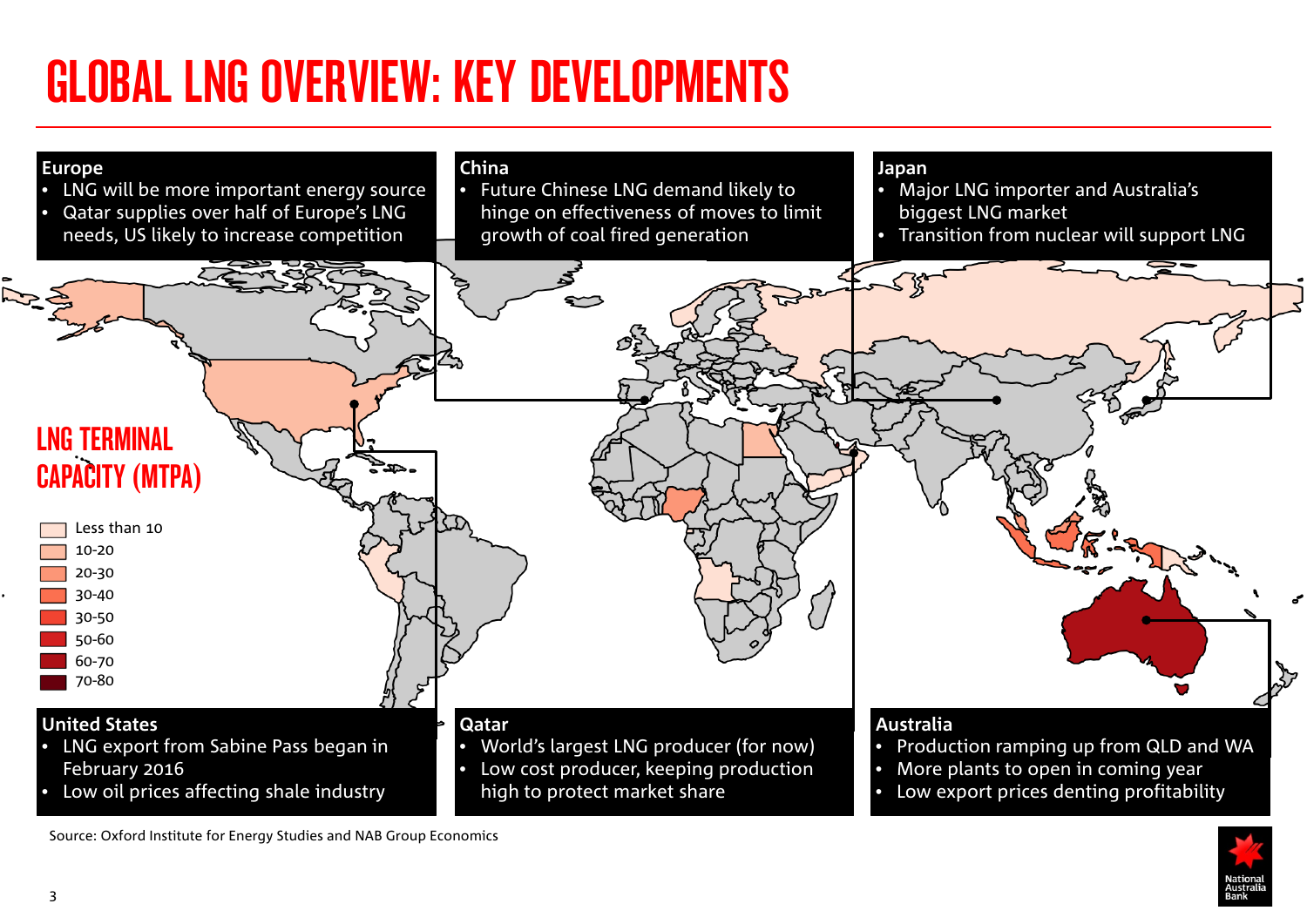# <span id="page-3-0"></span>GAS AND LNG: WESTERN AUSTRALIA AND NORTHERN TERRITORY

| <b>Wheatstone LNG</b><br>Capacity: 8.9 mtpa<br>Status: Completion in 2017<br>Ownership: Chevron 64.14%,<br>KUFPEC 13.4%, Woodside 13%,<br>Wheatstone 8%, Kyushu 1.46%<br>Cost: AUD32.2 billion<br>$\bullet$<br>Employment: 5,000 construction,<br>400 ongoing   | <b>Ichthys LNG</b><br>Capacity: 8.9 mtpa<br>Status: Completion in 2017<br>Ownership: INPEX 62.245%, Total<br>30%, others 7.755%<br>Cost: AUD37.7 billion<br>Employment: 4,000 construction,<br>700 ongoing | <b>Darwin LNG</b><br>Gas basins<br>Capacity: 3.7 mtpa<br><b>Status: Operational</b><br>Past gas production<br><b>Ownership: ConocoPhillips,</b><br>Gas remaining<br>Santos, INPEX, Eni, Tokyo Electric,<br>Gas pipelines<br><b>Tokyo Gas</b><br><b>Cost: NA</b><br><b>Employment: Not known</b><br>$\bullet$ |
|-----------------------------------------------------------------------------------------------------------------------------------------------------------------------------------------------------------------------------------------------------------------|------------------------------------------------------------------------------------------------------------------------------------------------------------------------------------------------------------|--------------------------------------------------------------------------------------------------------------------------------------------------------------------------------------------------------------------------------------------------------------------------------------------------------------|
| <b>Gorgon LNG</b><br>Capacity: 16.6 mtpa<br><b>Status: Operational since 2016</b><br>Ownership: Chevron 47.3%,<br>ExxonMobil 25%, Shell 25%,<br>Osaka Gas 1.25%, Tokyo Gas 1%,<br>Chubu 0.417%<br><b>Cost: AUD60 billion</b><br>Employment: 10,000, 300 ongoing | <b>Prelude FLNG</b><br>Capacity: 3.5 mtpa<br>Status: Completion in 2017<br>Ownership: Shell 67.5%, INPEX<br>17.5%, Kogas 10%, OPIC 5%<br>Cost: AUD12.6 billion<br>Employment: Not known                    |                                                                                                                                                                                                                                                                                                              |
| <b>North West Shelf</b><br>Capacity: 16.3 mtpa<br><b>Status: Operational since 1989</b><br>Ownership: BHB Billiton, BP,<br>Chevron, MIMI, Shell, Woodside<br><b>Cost: NA</b><br>$\bullet$<br>Employment: 1,000+ ongoing                                         | <b>Pluto LNG</b><br>Capacity: 4.3 mtpa<br>Status: Operational since 2012<br><b>Ownership: Woodside</b><br>Cost: NA<br><b>Employment: Not known</b>                                                         |                                                                                                                                                                                                                                                                                                              |
| Source: Company reports, APPEA, Oxford Institute for Energy Studies, Department of Industry,<br>Geoscience Australia, Australian Bureau of Statistics and NAB Group Economics                                                                                   |                                                                                                                                                                                                            |                                                                                                                                                                                                                                                                                                              |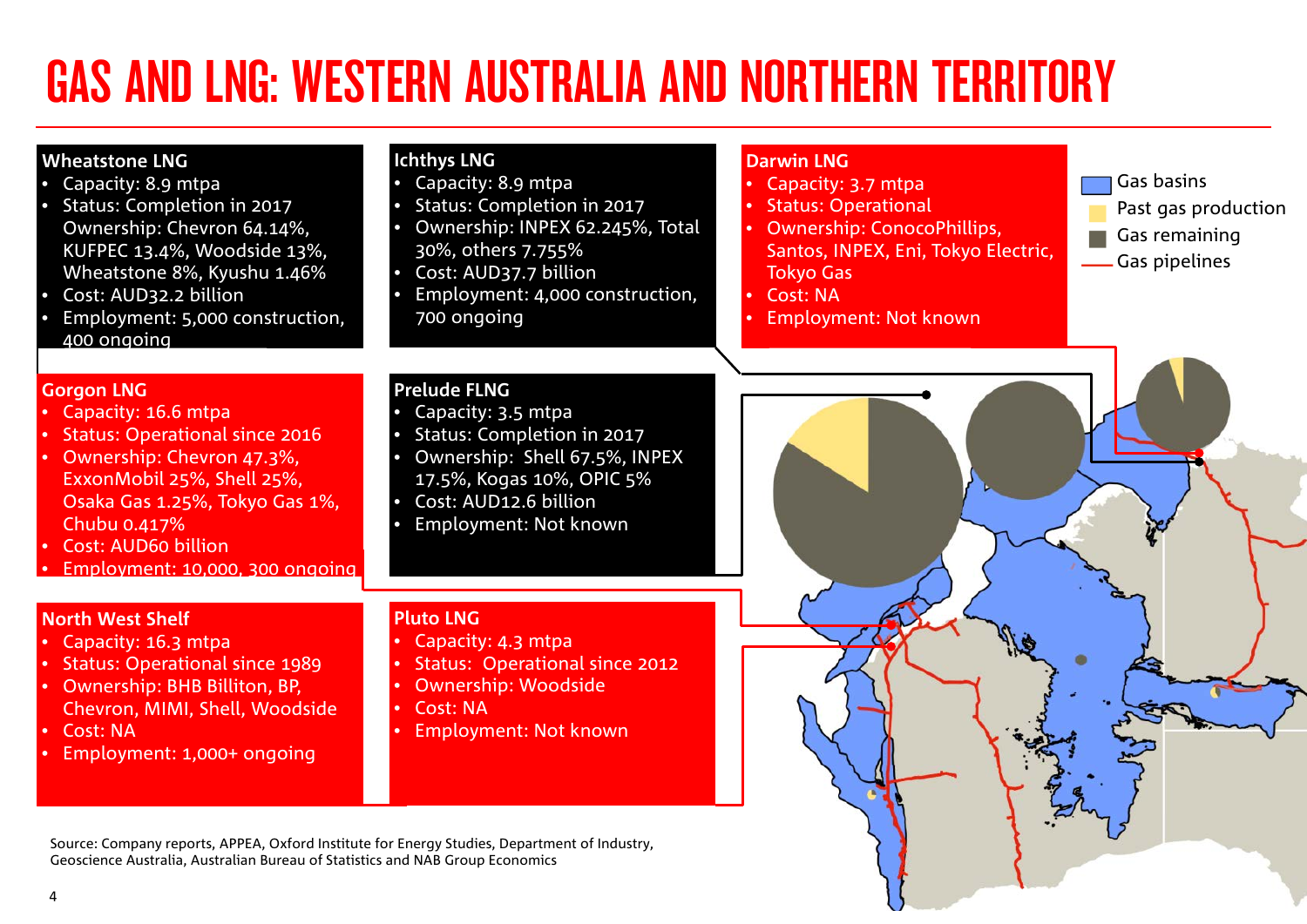## <span id="page-4-0"></span>GAS AND LNG: EASTERN AUSTRALIA



Gas basins

Past gas production

Gas remaining

Gas pipelines

Note: relative size of pie charts denote relative gas resources in each basin.

#### **Australia- Pacific LNG (APLNG)**

- Capacity: 9.0 mtpa
- Status: Operational since 2015 (1 of 2 trains)
- Ownership: Origin 37.5%, ConocoPhillips 37.5% Sinopec 25%
- Cost: AUD24,700 billion
- Employment: 6,000 construction 1,000 ongoing

#### **Gladstone LNG (GLNG)**

- Capacity: 7.8 mtpa
- Status: Operational since 2015
- Ownership: Santos, Petronas, Total, Kogas
- Cost: AUD21.2 billion
- Employment: 5,000 construction
- 1,000 ongoing

#### **Queensland Curtis LNG (QCLNG)**

- Capacity: 8.5 mtpa
- Status: Operational since 2015 (1 of 2 trains)
- Ownership: British Gas (being acquired by Shell) 73.75%, CNOOC 25%, Tokyo Gas 1.25%
- Cost: NA

• Employment:5,000, 1,000 ongoing



Source: AEMO, Queensland Government, APPEA and NAB Group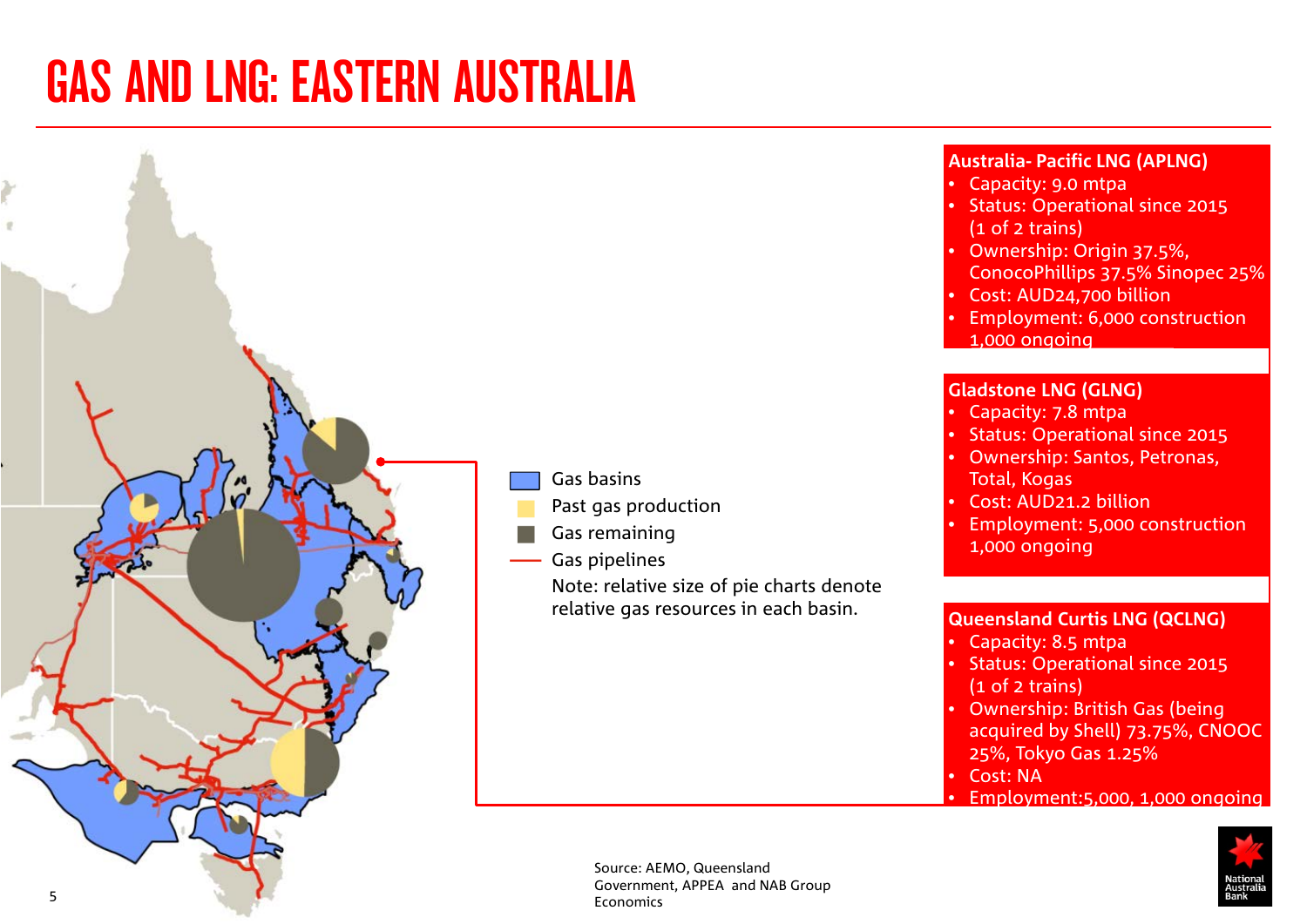## <span id="page-5-0"></span>AUSTRALIAN GAS PRODUCTION BY STATE

#### Millions of cubic metres per year



1960-61 1965-66 1970-71 1975-76 1980-81 1985-86 1990-91 1995-96 2000-01 2005-06 2010-11

## EASTERN AUSTRALIA GAS PRODUCTION

Millions of cubic metres by type



## GAS PRODUCTION BY REGION

TJ/day, averaged monthly



Western Australia is Australia's biggest gas producer, with most of the state's production (which is isolated from the east) destined for LNG export. Queensland production has increased rapidly with the development coal seam gas (CSG) projects to feed three LNG terminals on Curtis Island, and to a lesser extent the domestic market.

The balance of Australia's gas is produced from mature fields off the coast of Victoria, onshore at Moomba, South Australia, as well as offshore from the Northern Territory and some limited production in New South Wales.

Western Australia is likely to remain 'islanded' from the rest of the country for the foreseeable future due to the lack of pipeline connectivity, and remain focussed primarily on export. However, the interconnected gas networks of eastern Australia allow gas produced in Victoria or South Australia to be exported through Queensland LNG terminals, with wide-reaching implications for domestic gas prices. The Northern Territory is currently islanded, but will be connected with eastern Australia through the Northern Gas Pipeline, to be constructed by SGPAA.



Source: Department of Industry, AEMO, AER and NAB Group Economics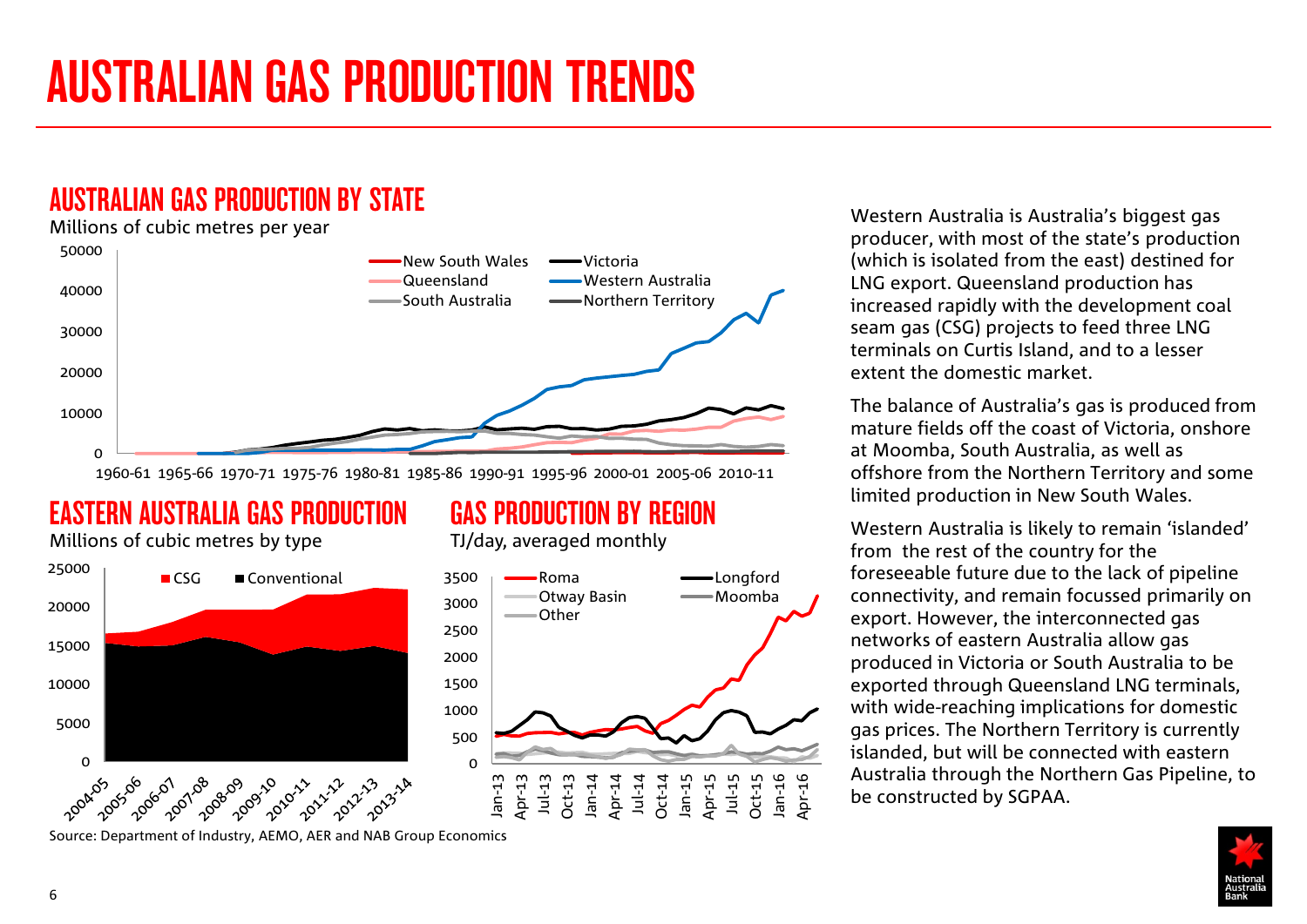<span id="page-6-0"></span>

Queensland's three LNG terminals, all located on Curtis Island, are intended to be largely fed from new coal seam gas fields in the Surat and Bowen basins. These fields are predominantly owned or operated as joint ventures by LNG terminal proponents, with each of the three terminals operating their own dedicated pipelines from their upstream extraction and processing operations.

CSG production, much of which is concentrated around Roma, has surged since Q4 2014. Roma region daily production averaged 5-700 TJ/day in 2013 and much of 2014, before surging above 3,000 TJ/day in mid-2016. Nevertheless, it remains unclear whether sufficient gas can be economically extracted from Queensland's CSG fields for LNG export, particularly if LNG export prices remain low. Indeed, Santos' August 2016 \$1.5bn write-down of its GLNG terminal partly relates to issues sourcing a sustainable source of feed gas. Meanwhile, Arrow continues the approvals process for its CSG and pipeline proposals despite no dedicated terminal (although Shell's acquisition of BG Group eases this need).



APPEA and NAB Group Economics

 $\Omega$ 

500

1000

1500

2000

2500

3000

3500

#### Source: AEMO, AER, Queensland Government, 2013 2014 2015 2016 TJ/day 0 500 1000 1500 2000 Oct-15 Nov-15 Dec-15 Jan-16 Feb-16 Mar-16 Apr-16 May-16 Jun-16 Jul-16 Aug-16 Sep-16 APLNG Pipeline GLNG Gas Transmission Pipeline Wallumbilla to Gladstone Pipeline (QCLNG)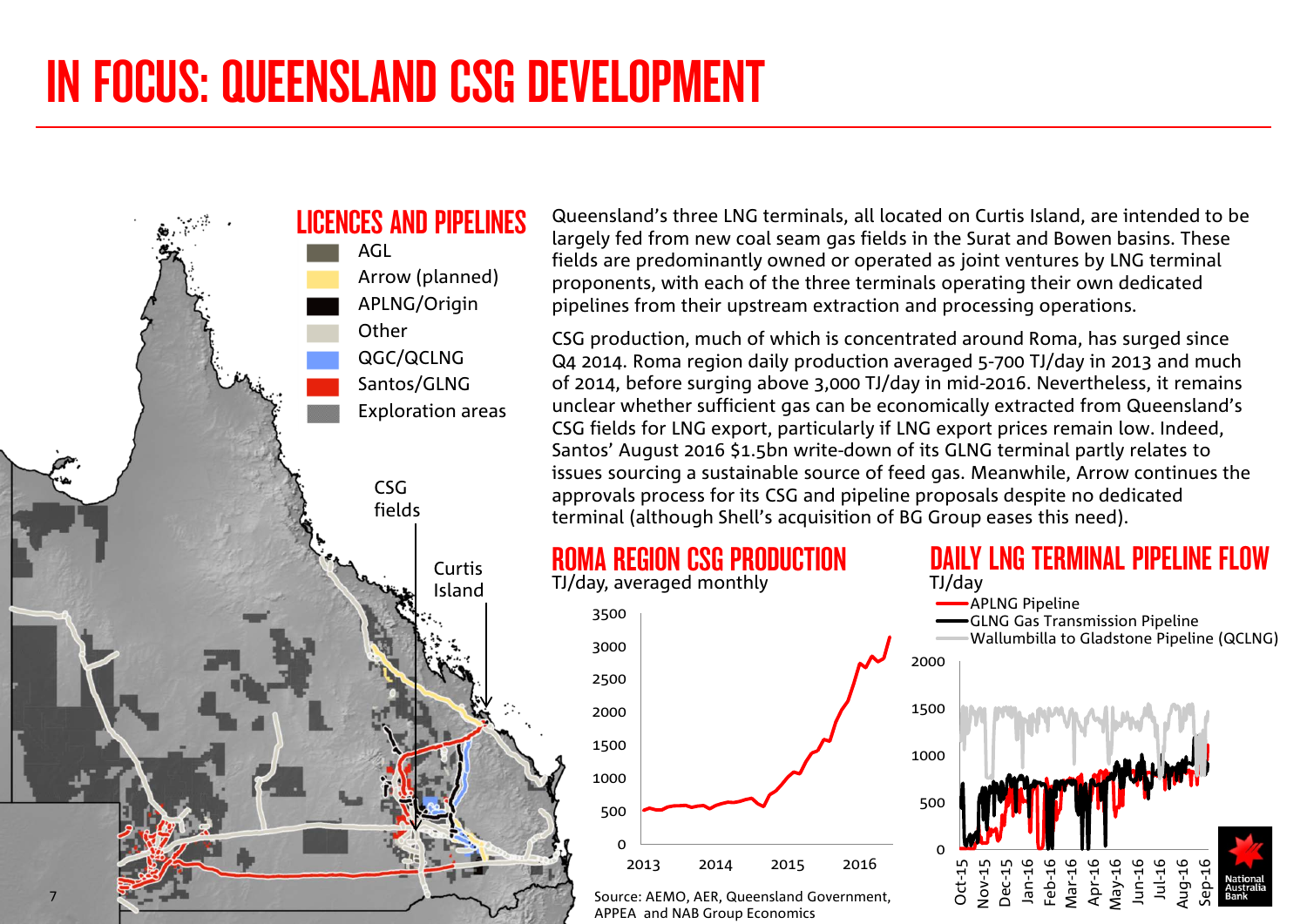# <span id="page-7-0"></span>AUSTRALIAN LNG EXPORT VOLUME FORECASTS



## FORECAST OUTPUT PER TERMINAL

Our forecasts for LNG export volumes consider both the nameplate capacity of Australian LNG terminals, contracted sales volumes and the prospect that some customers may take less than contracted volumes suggest.

Australia is significantly ramping up LNG production capacity, with new terminals in Western Australia, Queensland and the Northern territory opening over the coming two years. This will give Australia the world's largest LNG nameplate production capacity – in the order of 85 million tonnes per annum (mtpa) when all terminals are completed, around 20% of global capacity.

Contracted volumes are likely to be lower, reflecting that while most production is tied up in long term contracts, there may be lower than expected demand for spot cargoes in the face of international competition and expanding global supply.

Australia exported 27.6 million tonnes of LNG in 2015 and likely over 40 million tonnes in 2016. We forecast that exports will total around 64 million tonnes in 2017 and over 70 million tonnes in 2018.

Source: Bloomberg, Poten & Partners, APPEA, Department of Industry, Australian Bureau of Statistics Oxford Institute for Energy Studies and NAB Group Economics

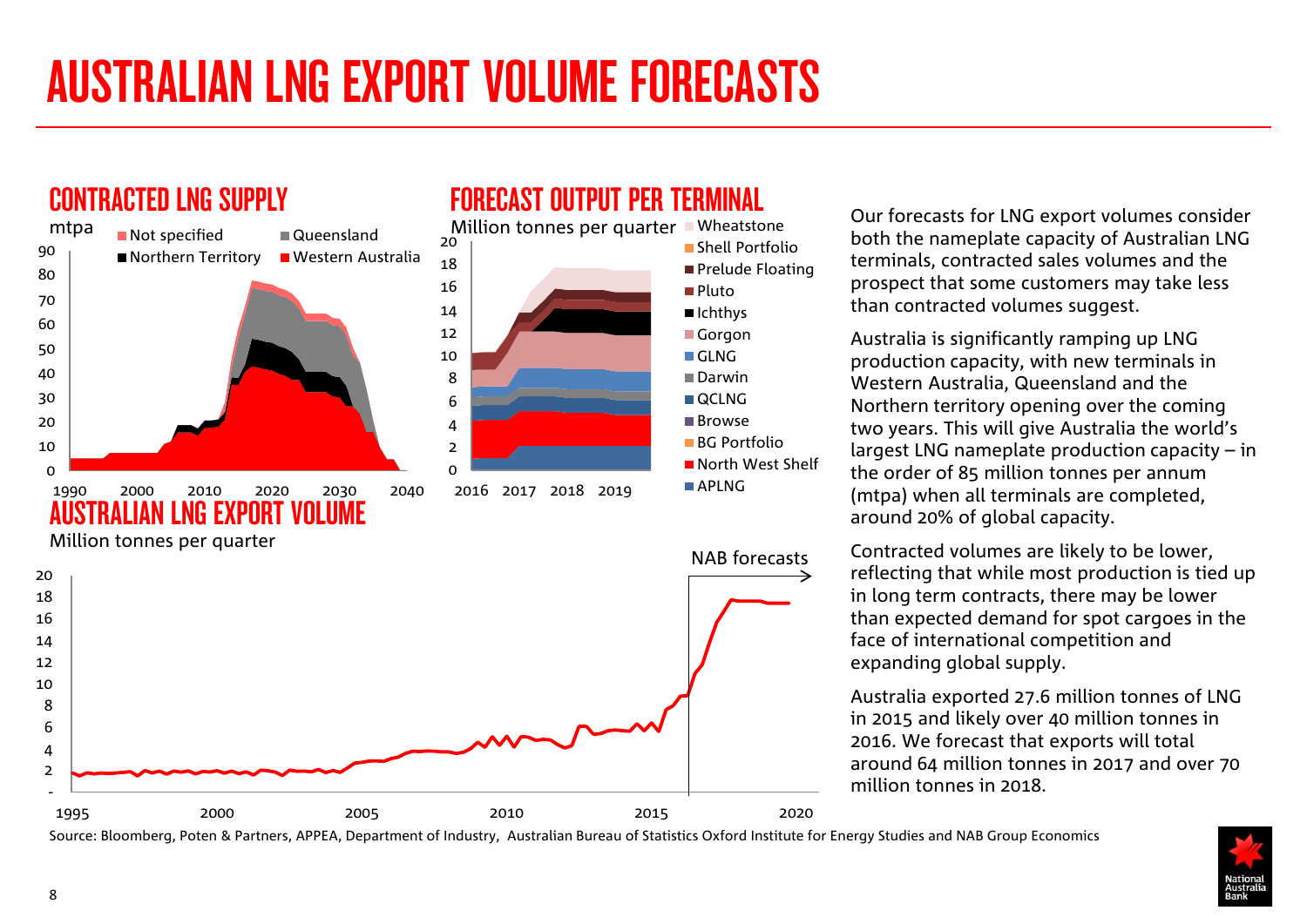# AUSTRALIAN LNG EXPORT PRICE AND VALUE FORECASTS



AUD billion per quarter (LHS), million tonnes per quarter (RHS)



We have developed an Australian LNG export price indicator based on Australian Bureau of Statistics international trade data and LNG cargoes. A history of this series from 2000 is shown to the left.

East Asian LNG prices have fallen significantly since mid-2014 on the back of lower oil prices, to which many LNG contracts are tied. For example, most Japanese LNG contracts are based on the Japan Crude Cocktail (JCC) – the import price of crude oil into Japan.

We expect crude oil prices to remain reasonably subdued in USD terms for at least the next two years. A lower AUD will provide some limited support to local prices. We forecast the AUD to reach 0.70 USD by the end of 2017.

We expect the NAB LNG export price indicator to recover gradually, in line with our forecasts for a slow recovery in oil prices. We place the Australian LNG export prices at around AUD8/GJ by the end of 2016, heading closer to AUD9/GJ by the end of 2018. In export value terms, the lower prices will be offset by the increased supply. We see the value of Australian LNG exports at approaching AUD17 billion in 2016, a slight increase on 2015. However, the value of exports should climb steadily in 2017 and 2018.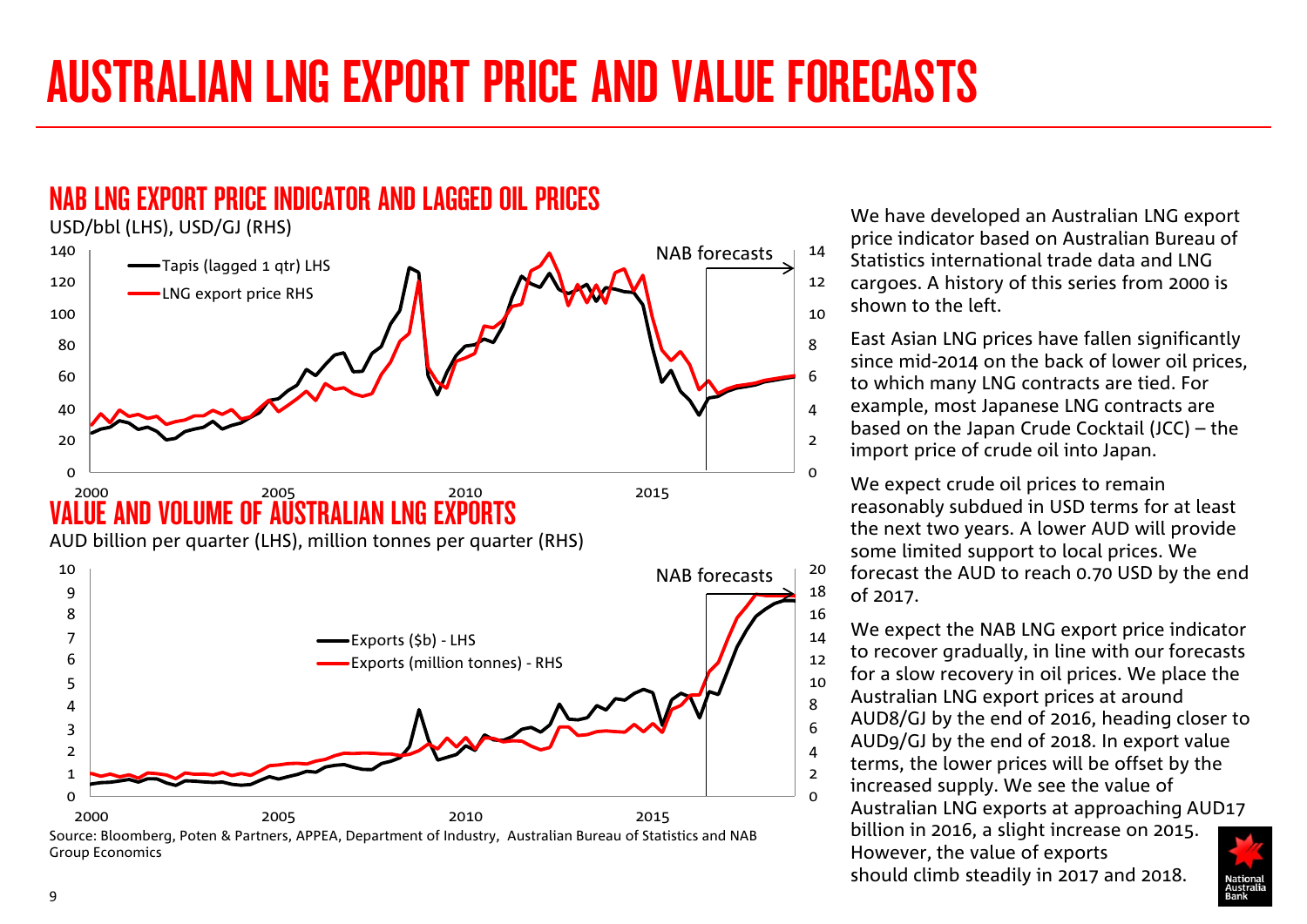# <span id="page-9-0"></span>IMPLICATIONS FOR DOMESTIC GAS MARKETS



## AEMO SHORT TERM TRADING MARKET QUARTERLY AVERAGE PRICE AUD/GJ



Source: AEMO, IMOWA Gas Bulletin Board, WA Department of Mines and Petroleum, Australian Bureau of Statistics

Although residential gas prices have increased across Australia over the past 15 years following a period of relative stability in the 1990s, they remained underpinned by low wholesale prices struck through stable long term contracts. These contacts are confidential and public price data is not available, however it is generally considered in the industry that eastern Australian wholesale gas was contracted at around AUD2-4/GJ.

Although LNG export prices are hovering in the AUD6-8/GJ range at present (including the costs of liquefaction etc.), reports suggest that gas suppliers are offering long term wholesale contracts at up to AUD10/GJ on the expectation of a recovery in LNG export prices in the coming years. Spot prices on AEMO's Short Term Trading Market also reached and even exceeded export prices last year, although this also relates to elevated gas demand from a cold winter and elevated demand for gas fired generation in South Australia (reflecting a number of factors).

Should spot and domestic contract prices move consistently into the AUD 8-10/GJ range, alongside trend increases in other costs, the price of gas for residential customers in Australia's five largest cities could increase by more than 50% by 2020.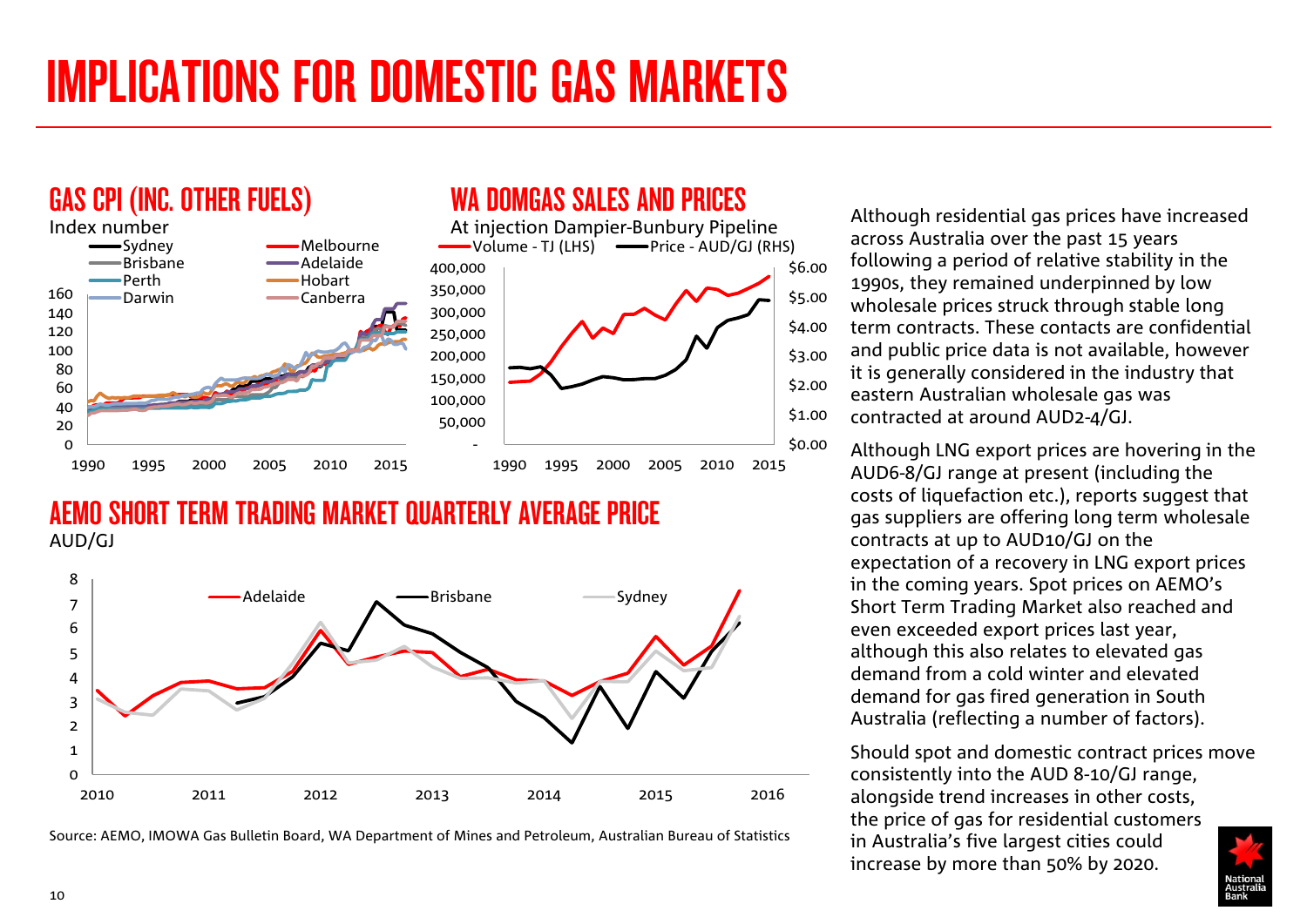# <span id="page-10-0"></span>IMPLICATIONS FOR DOMESTIC GAS MARKETS



GAS DEMAND BY USE (2016 F'CAST)



Gas demand in eastern Australia has been traditionally split between residential and commercial, industrial and gas powered electricity generation, industrial demand being the single largest component. Residential and commercial use gas use for cooking, space and water heating has remained relatively stable, although changes in the relative price of gas compared to electricity can lead to fuel substitution, especially for water and space heating.

The impact of higher prices will differ across different parts of the country. AEMO's forecast gas demand by location shows that Melbourne tends to use around twice as much gas as Sydney, reflecting historic factors and climate.

Industrial demand continues to face challenges from a wind-down in manufacturing, but the more than doubling of wholesale gas prices will increase input costs for gas intensive producers.

1960-61 1965-66 1970-71 1975-76 1980-81 1985-86 1990-91 1995-96 2000-01 2005-06 2010-11



Source: AEMO, IMOWA Gas Bulletin Board, WA Department of Minerals and Petroleum, Department of Industry and Australian Bureau of Statistics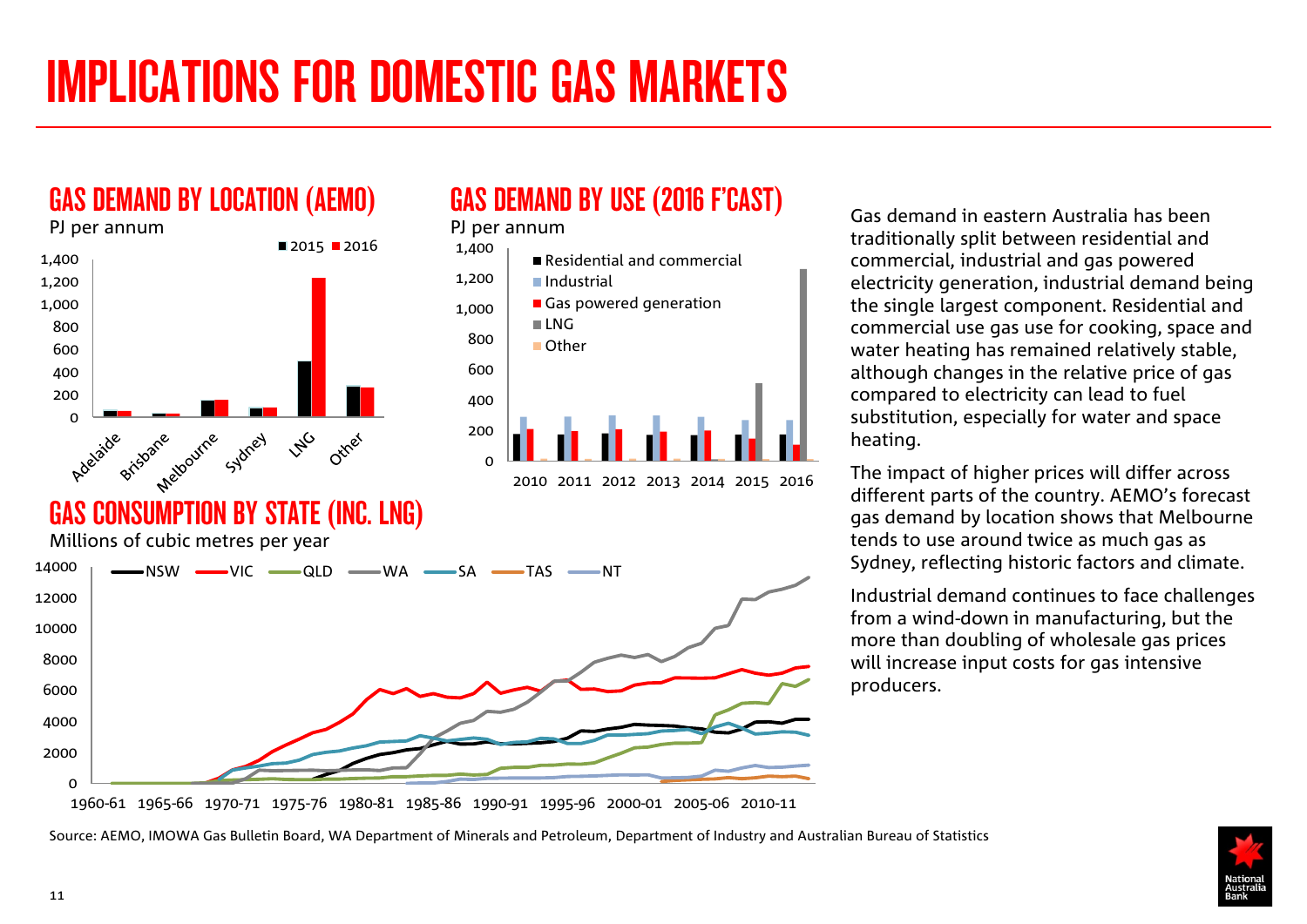# AUSTRALIAN LNG EXPORTS: IMPLICATIONS FOR ELECTRICITY MARKETS



Source: AEMO, Department of Industry, AER and NAB Group Economics

There are three main types of gas-fired electricity generators: open cycle gas turbines (OCGT), combined cycle gas turbines (CCGT) and gas steam generators.

OCGTs are gas turbines, not unlike aircraft jet engines, with high fuel costs but with relatively low capital costs and the ability to dispatch with little notice. This makes them ideal for summer peak demand periods when wholesale electricity prices are high. CCGTs are also gas turbines but with a heat recovery system and boiler, improving their efficiency and lowering opex but making them more suited to intermediate loads when prices are lower. Gas steam generators use gas to fire a boiler and drive a turbine.

Higher fuel costs will increase the short run marginal cost (SRMC) of gas fired generators. This will increasingly squeeze gas steam and CCGTs out of the National Electricity Market bid stack, making these generators less viable (although this may be partly offset depending on the withdrawal of coal fired generation). This is particularly an issue in South Australia, which has a high dependence on gas steam generators. OCGTs are likely to remain the marginal bidders during peak summer periods, but with a higher SRMC we expect that wholesale prices will remain higher for longer and hit the market price cap more often. This will affect residential prices at the margin, but will be mitigated as with wholesale costs are around 20-30% of a total bill.

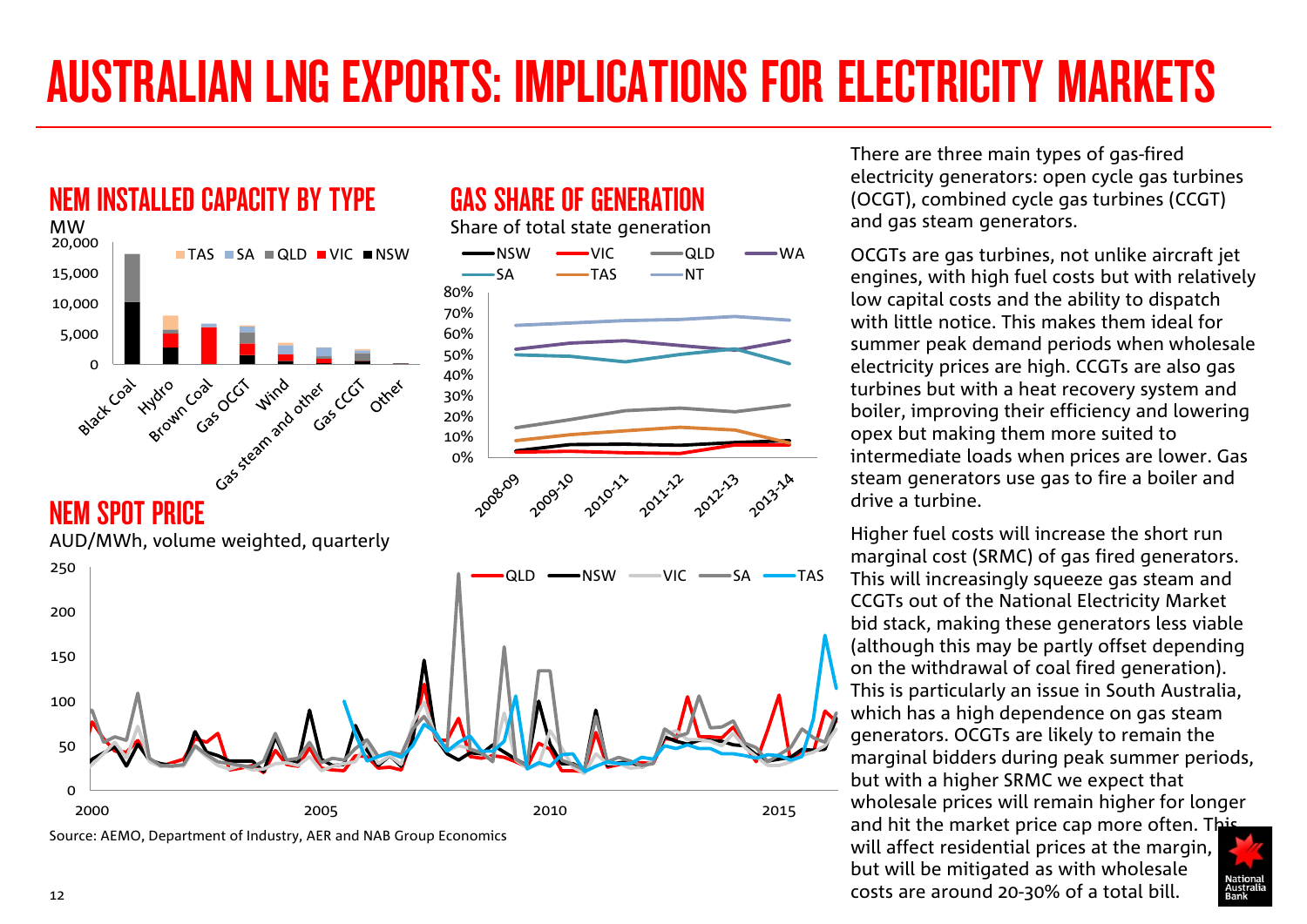# IMPLICATIONS FOR THE AUSTRALIAN ECONOMY

MINING EMPLOYMENT BY STATE Investment (LHS), employment (RHS)

GAS EXTRACTION BY OWNERSHIP

Share of total gas (%) 2014-15



Source: Bloomberg, Department of Industry, Australian Bureau of Statistics and NAB Group Economics

The value of Australia's LNG exports are forecast to exceed that of coal by late 2017, making it the second largest export item after iron ore. In volumes terms, LNG exports will overtake coal by June 2017 as exports ramp up.

LNG exports will contribute significantly to real GDP growth in coming years, alone contributing 0.6, 1.0 and 0.3 ppts to annual GDP growth in 2016, 2017 and 2018 respectively, before flattening off at a high level.

However, we expect benefits to national income to be somewhat smaller. There is a high level of foreign ownership in the Australian gas and petroleum sector, although a number of major producers are ASX listed. Nonetheless, there is likely to be some benefit to domestic shareholders.

 $\Omega$ 

50

100

150

With many projects complete or nearing completion, investment will decline sharply from here, as will mining employment (see [our](http://business.nab.com.au/wp-content/uploads/2016/06/The-Mining-Cliff-How-far-have-we-come1.pdf)  [note](http://business.nab.com.au/wp-content/uploads/2016/06/The-Mining-Cliff-How-far-have-we-come1.pdf) on mining employment). This will particularly affect the economies of Western Australia, Queensland and the Northern Territory. The Northern Territory's outsize dependence on a single LNG project is a particular risk as construction nears completion.

As noted earlier, higher gas CPI (even with low oil prices) could potentially weigh on consumption and reduce profitability for manufacturing.